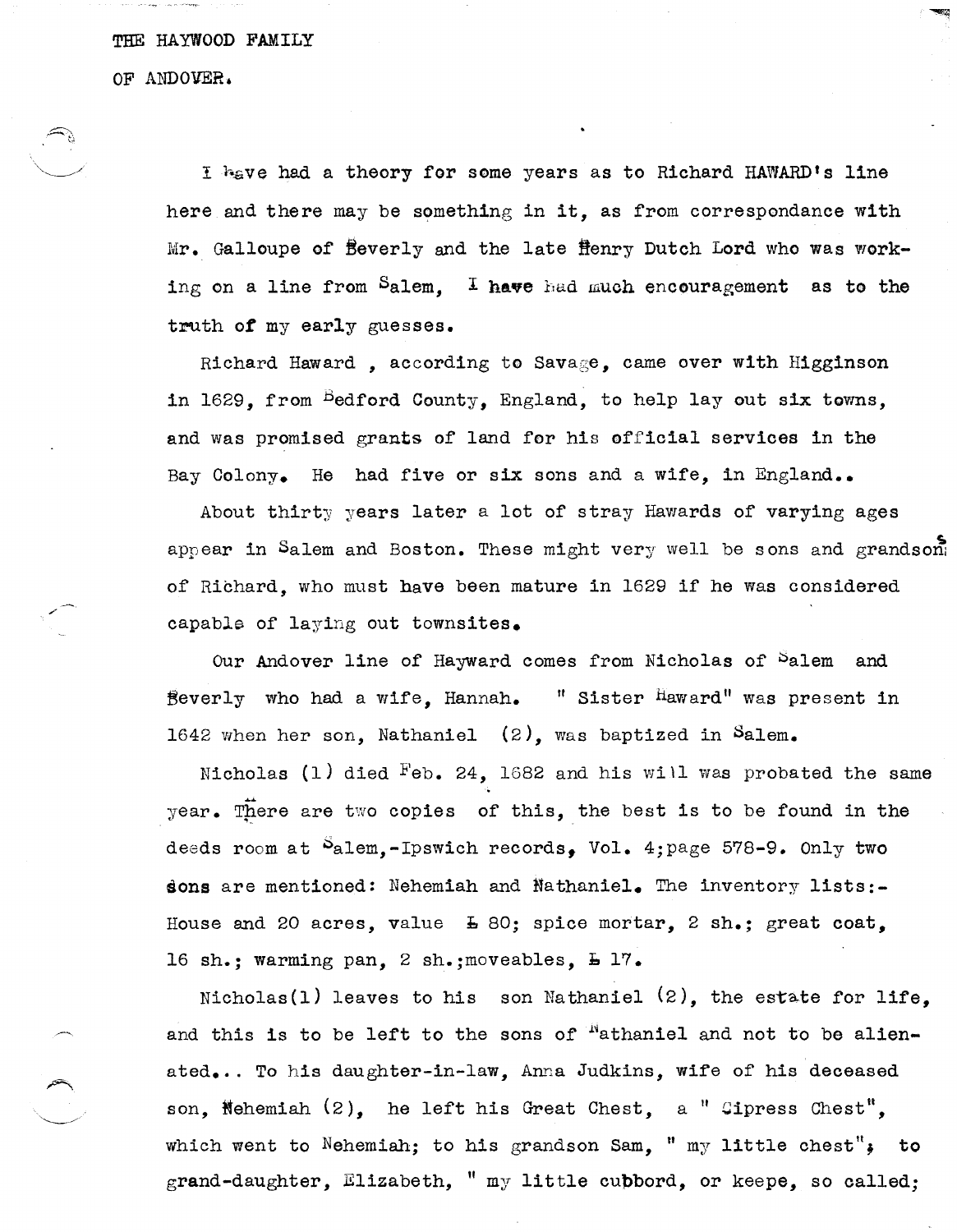Will of Nicholas (1), ( cont.) -

To Abigail, all the pewter he owned; to  $S$ ara, " my white pine box"; to Hanna, daughter of Nathaniel (2), a brass pot and little iron pot; "to grand-children, the children of my son, Nehemiah, who is dead, for a remembrance:- to Anna Sargent-the gown my wife used to wear when alive to  $P$ ara Harvey, an Apple roster and Spice mortar; to Rose, the Warming  $pan.$ "  $Nathaniel (2)$  was executor. Witnesses. John and James Kettell. Jan. 6, 1682.

Nicholas (1) Hayward and wife, Hannah, had  $:$ -

wenemian  $(2)$ , b.  $,m$ . Ann Dixey, 1657 ; he died within a few years, as the widow,  $Ann_{n}$ m. 2nd., Thomas Judkins, in 1665, Sept. 25.

Nathaniel (2), bapt. Sept. 13 1642; m. Elizabeth Corning, dau. of Ensign, Samuel Corning and wife, Elizabeth Oakes of Charlestown; she was bapt. April 4, 1643. He d. about  $1721$ .

Nehemiah (2)  $\text{Hayward}$  ( Nicholas (1) and wife, Ann Dixey, had:-Sarah (3), b.  $J_{an}$ , 3,1658; prob. married  $J_{\text{eorge}}$   $H_{\text{arvey, May}}$  9,1677; (see Beverly Ch.)

Rose (3), b. ; m. an Allen; ( see Allen Pedigree, Essex Antiq.) Hannah  $(3)$ , b. June 1, 1661; m. John Sargent, Oct.24,1679; m. 2nd. a  $Mr_{\sigma}$ Coit.

Nathaniel (2)  $H_{\text{A}y\text{W}}$ ard (Nicholas (1) and wife, Elizabeth Corning, had:-Elizabeth  $(3)$ , bapt. Aug.26,1666;m. John Hawkes.

Abigail (3), b. July 3,1667; m. Joseph Flint of Reading, son of Thomas. Nathaniel (3), b. May 30,1669;m. Hannah  $^{\prime\prime}$ aymond,April 17,1689;she was dau

> of Capt. Wm. Raymond. He(Nath) was lost at sea before Jan.17 1705. I think she m. 2nd., In.Hutchinson, May 4,1710.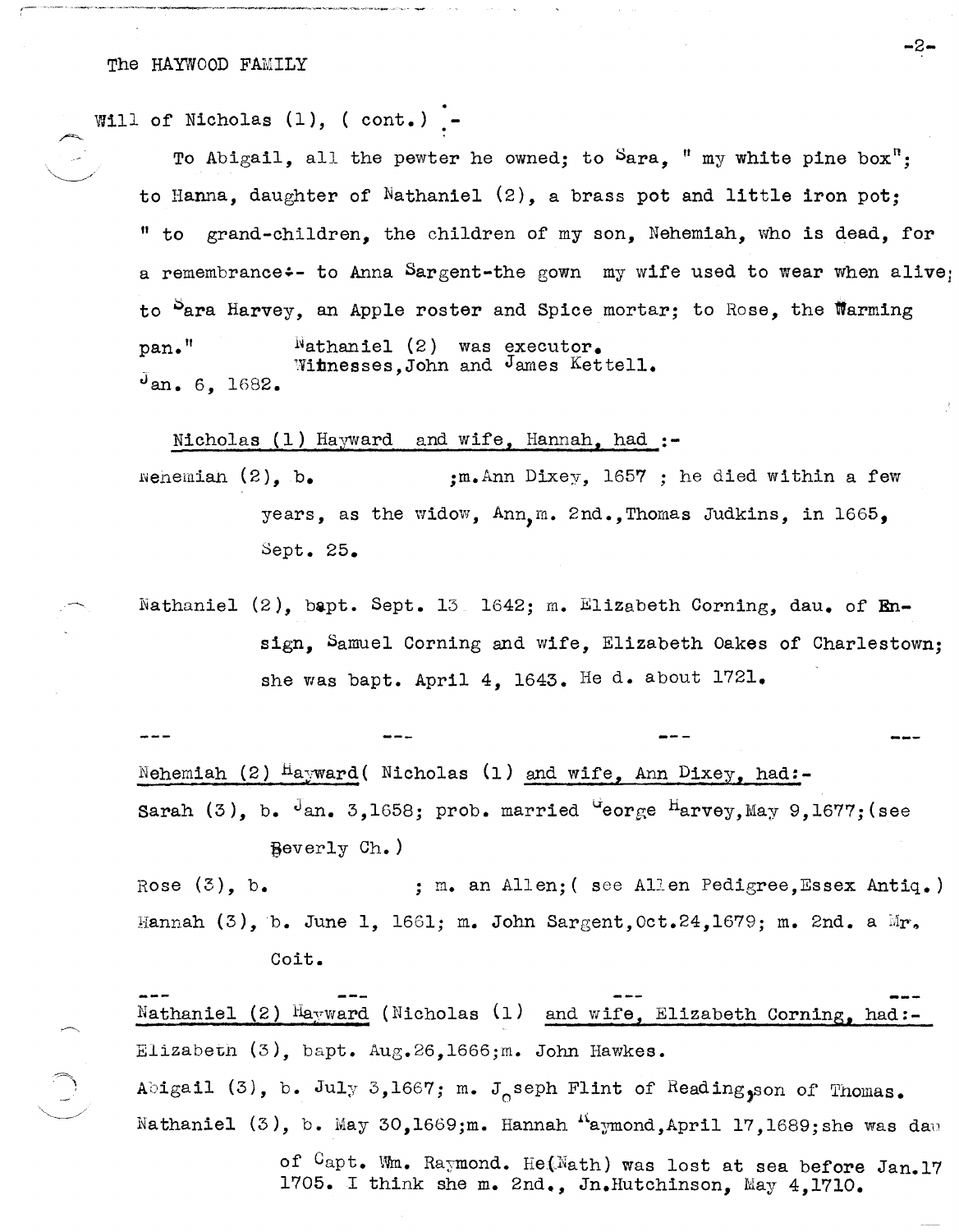/

| Children of Wathaniel (2) $\frac{1}{2}$ aywood and wife, Elizabeth Corning, (cont.) :- |
|----------------------------------------------------------------------------------------|
| Nenemian (3), bapt. July 10, 1670; m. Ruth Clark at Marblehead, Jan.12.<br>Sept.6.     |
| 1693; m. 2nd., Bethia (Lovett) Shaw, 1711; and 3rd, widow                              |
| Ruth Burnap of Reading, Feb. 28, 1737. (Bethia was of Beverly                          |
| He raised 17 children including two sets of step-children.                             |
| Lived in Salem, Beverly and Reading, where he died. The 6th                            |
| generation still held estates in Reading, when some of the                             |
| family changed the name to HOWARD, thinking that, the original                         |
| spelling. A study of early papers, however, shows the name                             |
| HA-WARD, pronounced HAW-WARD.                                                          |
|                                                                                        |

Sarah  $(3)$ , b. Nov. 19, 1671;m. Edward Coburn.

Jonathan  $(3)$ , b. July 6, 1673; m. Mary Flint, 1698; both are recorded as of Salem-( see Danvers Center) ; he probably m. for a 2nd wife, Abigail Fuller, April 9, 1715.

Nicholas (3), b. Oct.10, 1675;m. Jemima Rae, Sept. 5, 1700.

Samuel (3), b. May 26, 1678; m. Mary Hardy of Beverly, June 25,1699 in  $\mathcal{P}_{\text{a1em}}$ .

Hanna  $(3)$ , b. May 16, 1680; m. John Vickery, Jr.,-

Stephen  $(3)$ , b. Aug. 24, 1684; m. Bethia Raymond, April 19, 1706.

Nathaniel (3) Hayward(Nath(2) Nicholas(1) and wife. Hanna Raymond. had:- $Ezekiel(4)$ , bapt.July 4, 1703;m. Ruth Rae, Oct.19, 1725; dau. of John Rea and wife, Ruth Rand.

Nathaniel (4), b. March 16, 1691; a cooper at Boston; m.Hephziba Alden. April 28, 1718.

Hanna (4), b.Sept $\ddagger$ 21,1689; bapt. larch 2°, 1696;-

 $Ebenezer (4), b. Sept. 2,1694.$ 

Elizabeth  $(4)$ , b.Dec.10, 1696; m. Samuel Smith, Jan.19, 1716.

Lydia (4), bapt. Feb.14, 1702; prob. pub. to Benjamin Herrick, Nov.27.

1720.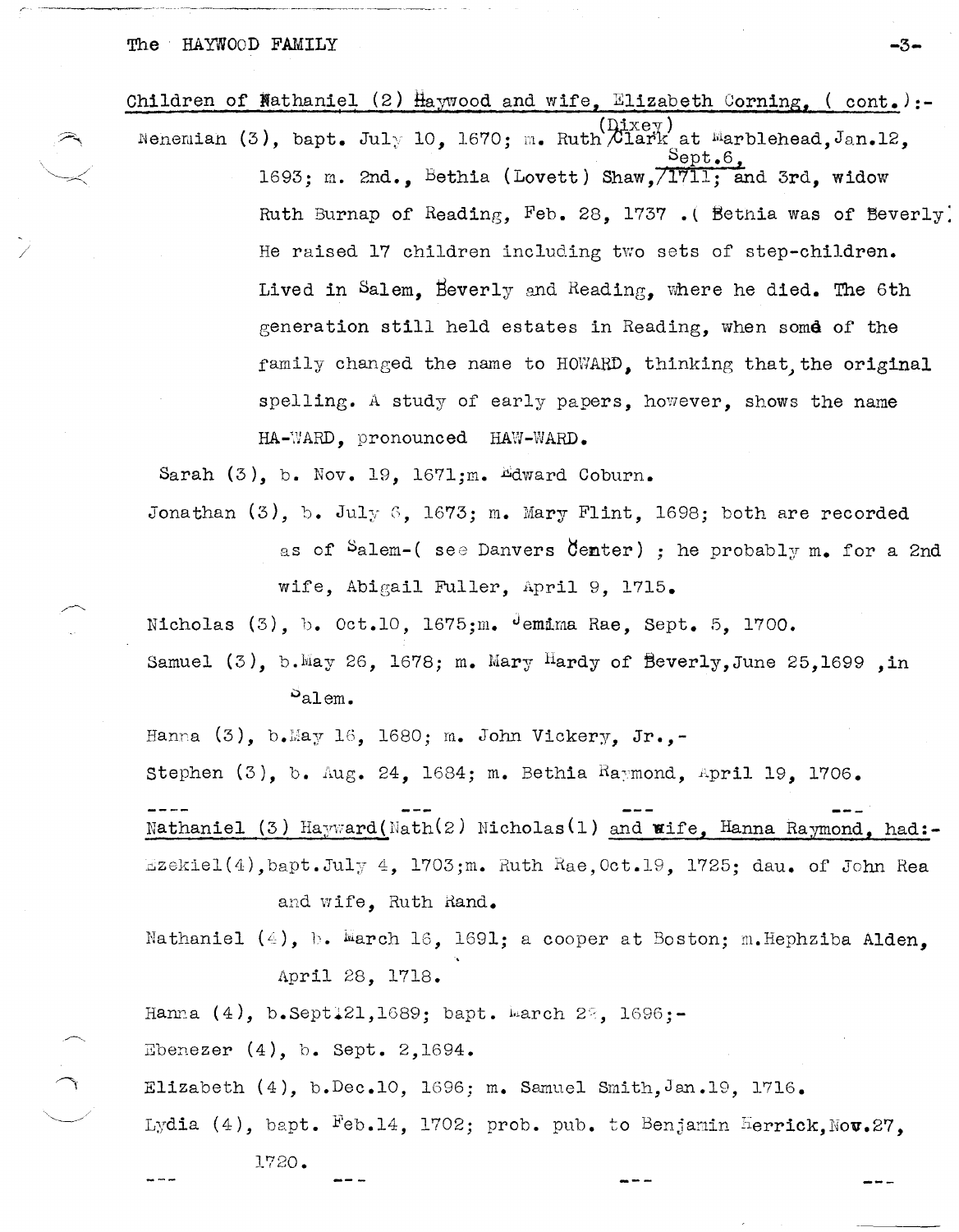Nehemia(3)Haywood(Nath'l (2) Nicholas(1) and wife, Ruth Clark, had:-Abigail (4), bapt. Sept. 1, 1695; m.  $-$  Dodge.

James (4), b.July 10, 1698; a doctor at Hingham; m. Elizabeth Dodge, about 1718; she was dau. of Wm. Dodge.

Ruth  $(4)$ , b. July 26, 1705

Nehemiah  $(4)$ , b. Aug. 14,1709; was a tailor at Hingham; m. <sup>B</sup>ethia Shaw. his step-sister, march 17, 1730; his 2nd w. was Deborah---. Mary  $(4)$ , or possibly Elizabeth, bapt. Feb.14.1697.

(one dau. m. a Waldron and had a son. Edward, one dau. married a Woodbury.)

## by 2nd wife, Bethia Shaw:-

Josiah  $(4)$ , bapt. June 29, 1712; m. Susanna Futnam of middleton; m. 2nd., Elizabeth Flint, Aug. 5, 1736; m. 3rd., Dorcas Sherman; he d. 1810, age  $98<sub>•</sub>$ 

Jabez  $(4)$ , b. June 13, 1714; m. Elizabeth Russell, Bec.18,1744; she was b. 1729, daughter of Ben Russell and W. Sarah Ilisley; he d. July 18. 1797.

Eunice (4), b. Sept. 1717; m.  $\bigwedge$  Mc Intire (David).

Andrew  $(4)$ , b. Oct.18, 1719;-

Rose  $(4)$ , b. July 22, 1722; m. -Upton.

## by 3rd wife, Ruth Burnap:-

Elizabeth  $(4)$ , b. Jan.8, 1738; prob. m. Bartholomew Berry. (Mehemia (3) and family lived on a farm on Andover-Keading line.) Jonathan (3) Haywood (Nath<sup>(2)</sup> Nicholas(1) and wife, Mary Flint, had:-Jonathan  $(4)$ , b. or bapt.  $Feb.14, 1703$ ; m. Elizabeth Humphrey of Hingham, Feb.1. 1722. Mary (4) bapt. May 19, 1700. (see Danvers lists). (Jonathan (3) may have figured on the Essex Ct. Docket-51:140:-" Jonathan Haward laughed in Meeting while the minister was reproving." He held unorthodox ideas. Witnesses- Joseph Herrick, Sr., age 45; Henry Herrick, 49; John Herrick, 21; Joseph Herrick, 26.

November 1691. (

 $\mathbb{R}$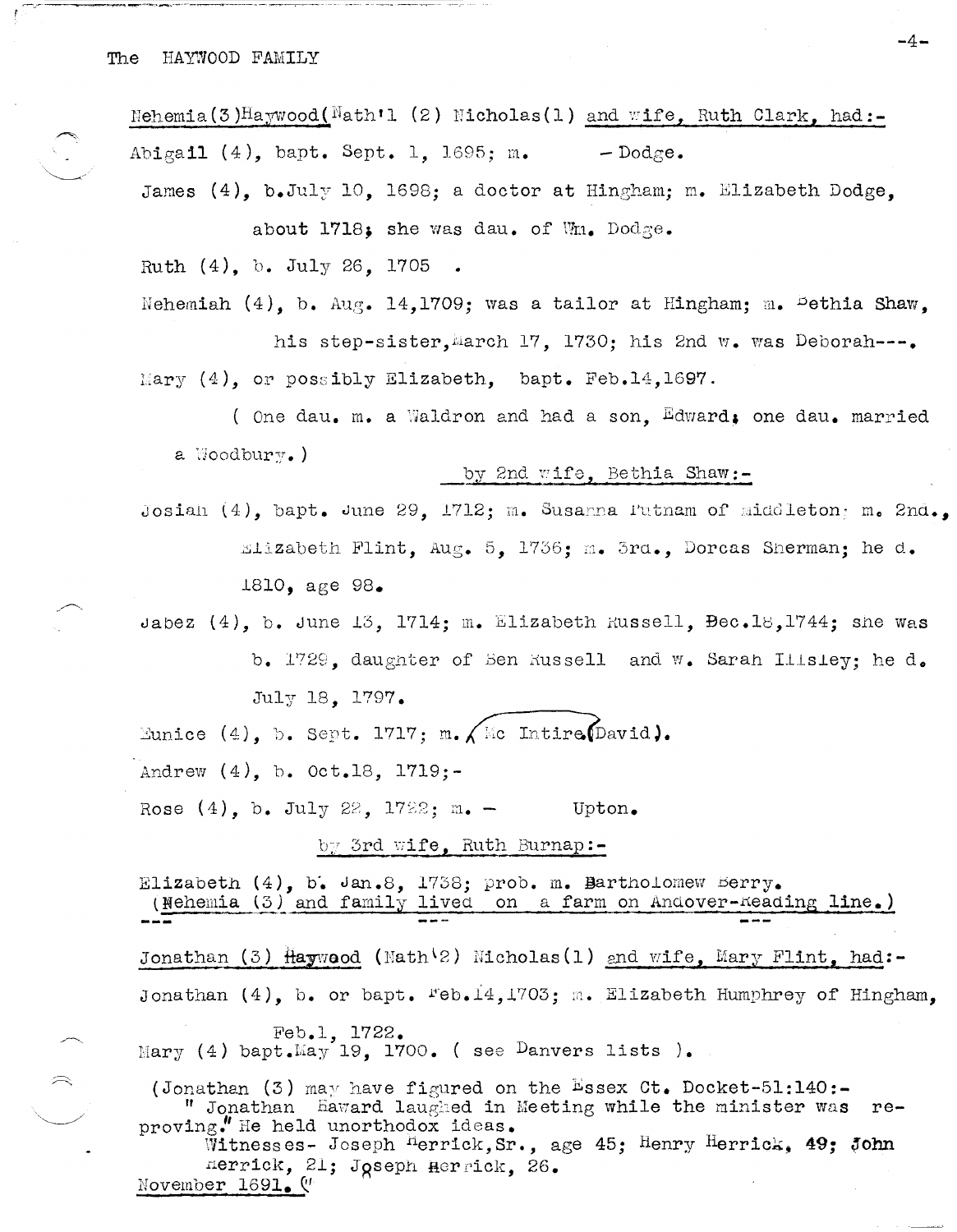The HAYWOOD FAMILY

Nicholas(3) Haywood( $N$ athaniel(2)Micholas(1) and wife,  $\frac{1}{2}$  emima  $R_{a}$ e, had:-Diademia (4), b. Feb.19, 1702; m. Israel Laton, June 21, 1726. Paul  $(4)$ , bapt.  $\nu$ ec.  $3,1704$ ; (born  $0ct.25,1704$ ); m. <sup>m</sup>ehitabel Porter of

> Salem: had a 2nd wife. E lizabeth - . 1738; did he m.  ${}^{H}eph$ ziba, for a 3rd?

"ehitabel (4), b. May 9, 1708; m. Samuel Haward of North Reading, Aug. 26. 1730; she d. 1748.

Samuel (3)  $\text{Haywood}(\text{Mathaniel}(2) \text{ Micholas}(1) \text{ and wife}, \text{Mary Hardy}, \text{had}$ :-Mary  $(4 \cdot b \cdot \text{May } 16, 1700; \text{ prob. } d \cdot y)$ .

Hannah  $(4)$ , b.April 29, 1705; m. John Chapman of Salem, Dec.29, 1725;

she was then of Reading.

Elizabeth (4), bapt.1702; m. Deacon John Bickford, in Salem, Oct.6,1724. Robert  $(4)$ , bapt. in North C<sub>h</sub>urch, R<sub>o</sub>ading, Feb. 20, 1708; m. Hephziba

Upton, dau. of John, May 22, 1738.

Samuel  $(4)$ , b. Nov. 14, 1706; prob. m. Mehitabel <sup>H</sup>arward of Salem, Aug. 26 1730; day. of Nicholas  $(3)$ .

Lydia  $(4)$ , b. Aug. 16, 1713; prob. d.y.

Israel  $(4)$ , b. Feb.12, 1715; see Danvers record, page 8.

Zachariah (4) bapt. in R<sub>o</sub>ading, 1727. Nathan  $(4)$ , Mary  $(4)$  2nd,  $2$  dia  $(4)$ ,

Jabez(4) Haywood(Nehemia(3)Nath'1(2)Nicholas(1) and Eliz. Russell, had:-Anna(5), b. Oct. 20, 1746; m. Wadham Perry of Lynn, pub. March 1769. Betsy (5), b.March 11, 1749; m. Sam Burnam of Reading; pub. Nov. 1769. John (5), b. May 21, 1751; m. Lucinda Sheldon, b. 1751.; m. Mehitable Neune pub. Jan. 29, 1773. ( Was it NURSE?) Jabez (5), b.Mar.24, 1754; m. May 23, 1776, Abigail Graves, pub. in ANDOW ER; she was b. in Andover, Oct.14, 1751; d. Aug. 12, 1811; he

m. 2nd., Jan.29, 1812, Lydia Swinnerton. (Abigail was dau. of Dan'l Graves and w. Sarah Upton of Reading, European Communication

 $-5-$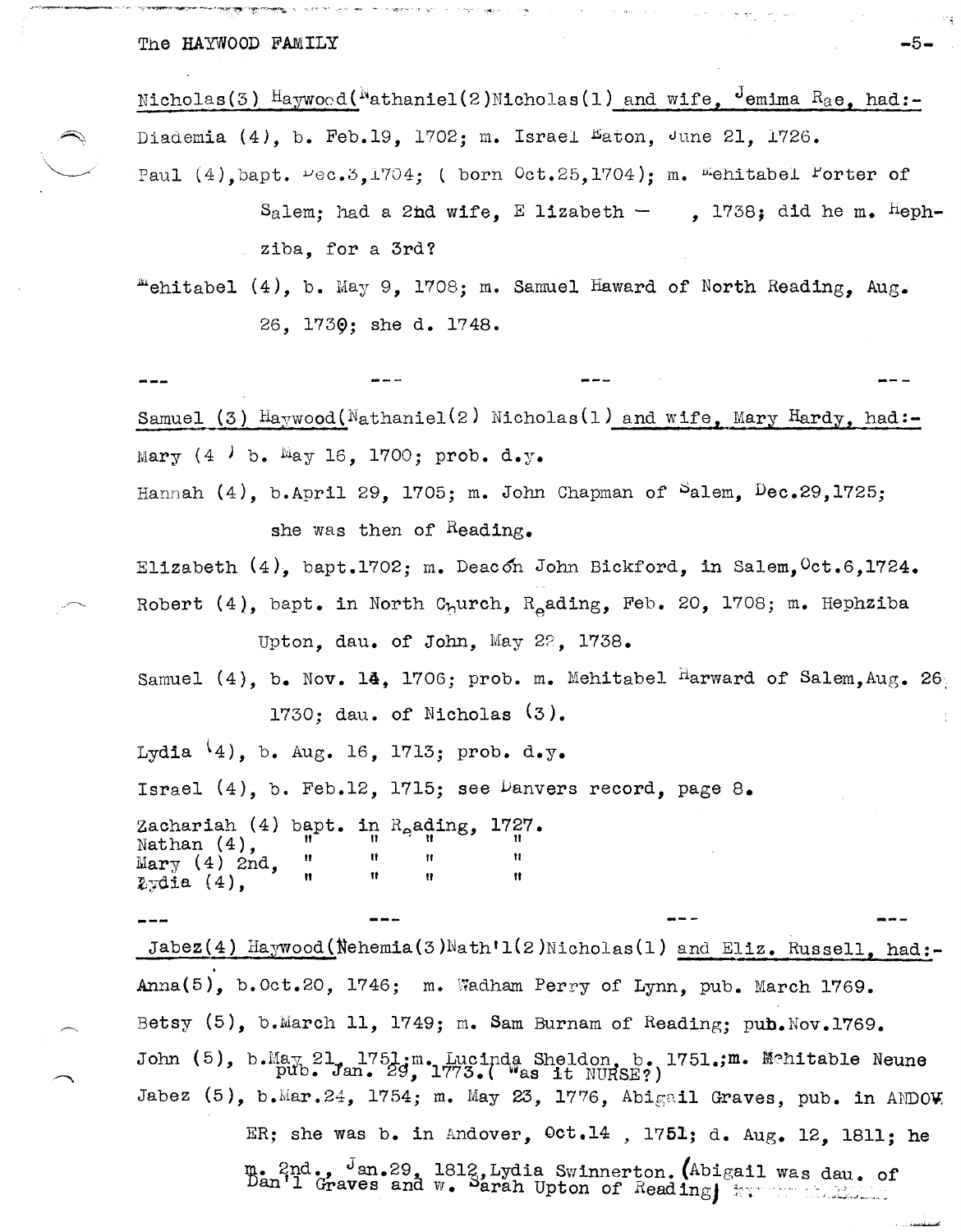## The HAYWOOD FAMILY  $-6-$

 $\sim$  . The set of  $\sim$ 

 $($  con**b.**) – Children of Jabez  $(4)$  Haywood and wife. Elizabeth Russell.of No. Reading:- $\frac{1}{5}$  ara  $(5)$ , b. May 20, 1756; Nehemia  $(5)$ , b. in Andover.  $Feb.21$ , 1758; d.y. wehemia (5), b. in ANDOVER, abbut. $\sim$  1766; m. Nov. 25,1784 Sara Lamon of Reading Eunice  $(5)$  - ---- d.y. Bethia twins, b.in Andober, April 22, 1765;<br>(5)  $\frac{1}{n}$   $\frac{n}{n}$  and  $\frac{n+1}{n}$   $\frac{22}{n}$ ,  $\frac{1765}{n}$  ;  $\frac{n}{n}$  Elias McIntyre. May 14,  $1782$ . He was of Keading. May 19  $R$ ebecca (5), bapt. Jan. 24. 1762; m. Ebenezer Nickols of Reading. ( Jabez(4)'s estate was the site of the old Monroe place on Reading-Andover line. Jabez (5) Haywood(Jabez(4)<sup>n</sup>ehemia(3)<sup>h</sup>ath(2).<sup>1</sup>ich.(1) and Abigail Graves:-.. .;..  $*$   $\texttt{u}$   $\texttt{u}$   $\texttt{u}$   $\texttt{u}$   $\texttt{u}$   $\texttt{u}$   $\texttt{u}$   $\texttt{u}$   $\texttt{v}$   $\texttt{u}$   $\texttt{v}$   $\texttt{u}$   $\texttt{v}$   $\texttt{v}$   $\texttt{v}$   $\texttt{v}$   $\texttt{v}$   $\texttt{v}$   $\texttt{v}$   $\texttt{v}$   $\texttt{v}$   $\texttt{v}$   $\texttt{v}$   $\texttt{v}$  hathaniel (6), b.  $l'$ eb.19, 1781; m. nannah Clark of Andover, March 18,1806. Eunioe (6), b. May 1, 1783; m. Joshua Putnam of Reading. March 15, 1807. Jabez (6), b. June 14,1785; m. Hannah Long of Boxford, July 1812. Bethia (6), b.  $\log 2$ , 1787;m. Daniel Foster. Benjamin (6), b.April 24, 1789;m. Eliza. Harding of ANDOVER, Jan.26, 1813, by liev. Justin Edwards; she was dau. of John and Barah (Hough ton) harding; b. in London, 1794; came in 1796 at 2 yrs. Harry (6), b. Oct.13, 1792; m. Eliza Stimpson;she was dau.of Nath Stimp-----son and w. Hephziba Ames. ( Jabez  $(5)$  moved to Andover and gave his farm in Reading to his son. Harry.He was in  $C_{\text{apt.}}$   $\frac{H_{\text{enry.}}}{H_{\text{enry.}}}$  Abbott's Co. from Andover: was at Lexington and presumably at Bunker  $Hill.$  He was also in Capt. Ben Farnum's Co, reinforcements near Boston, Feb. 1776; served 66 fla days.He was on the Tax List in 1798 as Non-"esident who paid in So.

 $C$ apt., after the <sup>n</sup>evolution. ( ite took his Captain's Oath, before Phillips, Feb.14,1776-Vol.XL;page  $193.$  He was assessed for 60 acres in Reading. Jabez died Nov. 24, 1835.

Andover, as  $\mathsf{v}_{\text{apt.}}$  Jabez Hayward of Reading, so he held his rank of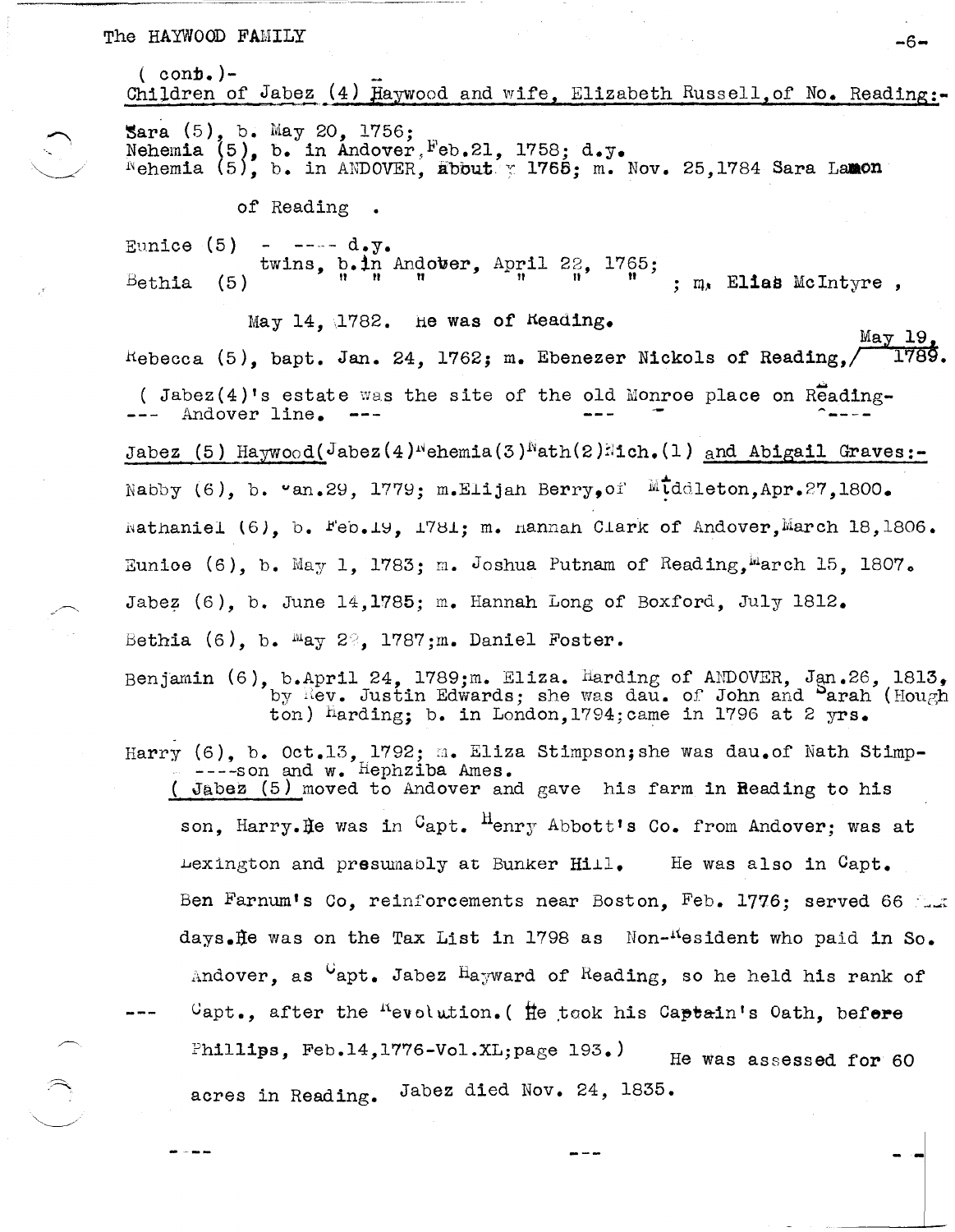#### The HAYWOOD FAMILY

 $(Harrow)$  $\overline{\text{Henry}(6)}$  Haywood(Jabez(5-4)<sup>N</sup>ehemia(3)<sup>N</sup>ath(2)Nich.(1) and Eliza Stimpson.had Henry Edwards  $(7)$ , b. Oct.7, 1815; m. (int.) Polly S. Curtis of Middleton. sne d.May 4. 1896 at home on School St., at 85. Nov. 27. 1836: The was a farmer: they had: -Charles Warren $(8)$ , b. Sept. 18, 1843, on homestead on Porter Road; m.Eliza R. Downing, Dec.15, 1867; d.Aug.29, 1916, No. Hellen Elizabeth $(8)$ , b. Jan.29, 1838. Andover. Harriet Eliza (8), b.Feb.3, 1839; lived in Methuen. Henry Albert (8). b. Jan.6.1841.

 $-7-$ 

(Polly S. Curtis, wife of Henry Edwards(7), was dau. of Israel Curtis and wife, Phebe Fuller of Middleton. Her middle name was Swain, from her mat-<br>ernal grand-mother, Polly Swain. "Edwards" drove a milk cart to B'vale for 9 years, 1852-1861 and sold 20 gal. daily before the File Shop<br>rush. Before his day, Deacon Dascomb and Herman P. Chandler provided the **Vale** with the beverage.

Benjamin(6) Haywood and his wife, Eliza Jane  $<sup>h</sup>$ arding, lived for years</sup> 1834. on High street in a house which was moved there on the family's return . from Bradford, where they resided for a time, and where seven of their eleven children were born. Benjamin served in the War of 1812, and  $m_e$ Eliza Jane Harding, Jan. 26, 1813.

 $B_{en,iamin(6)}$  Haywood(Jabez(5-4)<sup>M</sup>ehemia(3)<sup>N</sup>ath(2)Nich.(1) and Eliza J.<sup>H</sup>arding: Eliza Jane $(7)$ , b. in Andover, Sept.24, 1813; m. Joshua Blanchard,  $0$ ct.6, 1834.

Sarah Ann(7), b. at Bradford,  $Feb.28.1815$ :d. Nov. 12.1819. Charlotte Abbot  $(7)$ , b. " ,  $Aug. 31, 1816.$ Mary Agnes  $(7)$ , b. H. , Nov. 12, 1818. Sept. 8, 1820; went "round the Horn in '49: Benjamin Franklin(7) b. " resided in Glen-Ellen, Cal. Known as " HOWARD". Sarah  $G$ atherine  $(7)$ , b. " , June 30, 1824. Jabez henry  $(7)$ , a twin, " "May 16, 1827. Nabby Maria  $(7)$  " " " ; m.Philip F.Colby of Newbury- $\boldsymbol{\mathsf{H}}$  $\boldsymbol{\Pi}$  $\boldsymbol{\mathsf{u}}$ 

port, int. June 17, 1845; lived in Wyandotte, Kan. Charles B.  $(7)$ , b. in Andover, July 15, 1834

George E. (7), b. in Andover, July 15, 1834; with Co. L. Mass. Cavalry in Civil War; m. Sarah Taylor; lived in Dorchester; d. there. Buried in Andover in South Church Yard.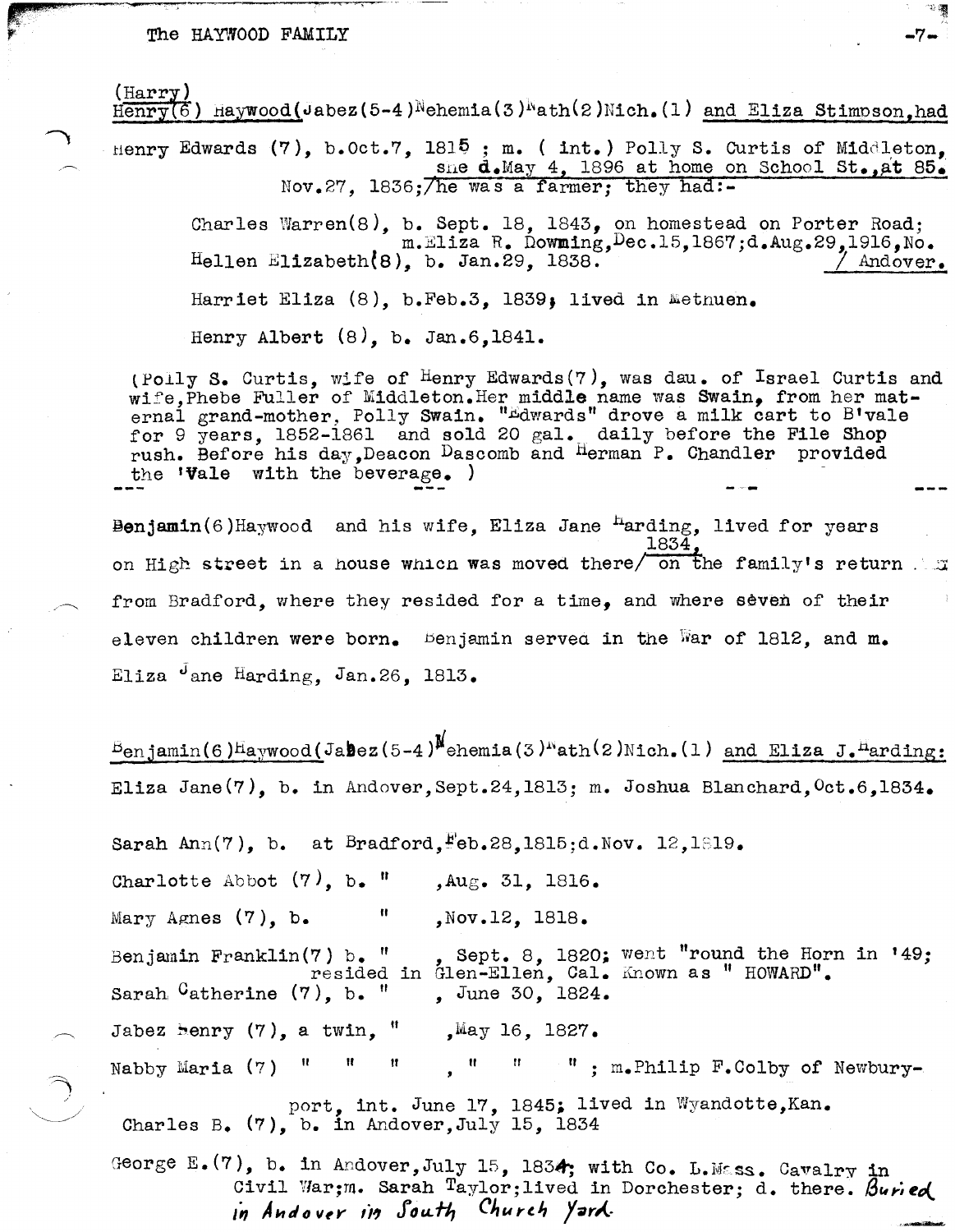The HAYWOOD FAMILY  $-8-$ 

Geo.Everett (7) $H_{\text{a}ywood}$ (Ben(6)Jabez (5-4) $^{\text{N}}$ eh. (3) $^{\text{N}}$ ath<sup>(</sup>2) and Sarah Taylor:-

Louis (8), b.  $\qquad \qquad ;$  m. Alice Reinhard ; lived in Dorches-

ter:.

Roger Parker  $(9)$ , . d.y. (b. April 23, 1904.)

Richard Houghton  $(9)$ , b.Dec.7,1913; d.July 13,1915, at summer home at

Tilton, N.H.; buried in So. Church Yard in Haywood plot.

(Sarah Taylor was dau. of Jas.Taylor of st.Mary's Parish, Plympton, Devon, Eng, and wife, Ann Armstrong. She was b. in Frederickton, N.B. about 1828.)

Jabez (6) Haywood(Jabez(5-4)Neh(3)  $^{\mu}$ ath(2) Nich(1) and Hannah Long:-

Augustus Alonzo  $(7)$ , b. Match 1, 1814.

John(5) Haywood(  $\texttt{'abez(4)}$ Neh(3)" $\texttt{a}$ th(2)Hich(1) and wife,  $\texttt{Mehitable}$ , had: Mehitable  $(6', b.$  Feb. 26,1774; m. Aaron Pearson of **Example Wilmington** 

Jan.16.K792.

### by 2nd wife. Lucinda Sheldon:-

John (6), b. June 12, 1786;m. Sally W. Bryant, 1806;

Elbridge (7), b.June 21, 1807. Charles P.  $(\phi)$ , b. July 1, 1809. Catherine  $(7)$ , b. May 25, 1814; prob. m. Eames.

Nancy (6), b.Oct.22, 1789.

Polly (6), b. July 5,1798; m. Jeremiah Flint of Middleton ;

James (7) ; m. a Miss Batchelder

{John (6) was the first of the line to change the name from HAWARD to HO-ward.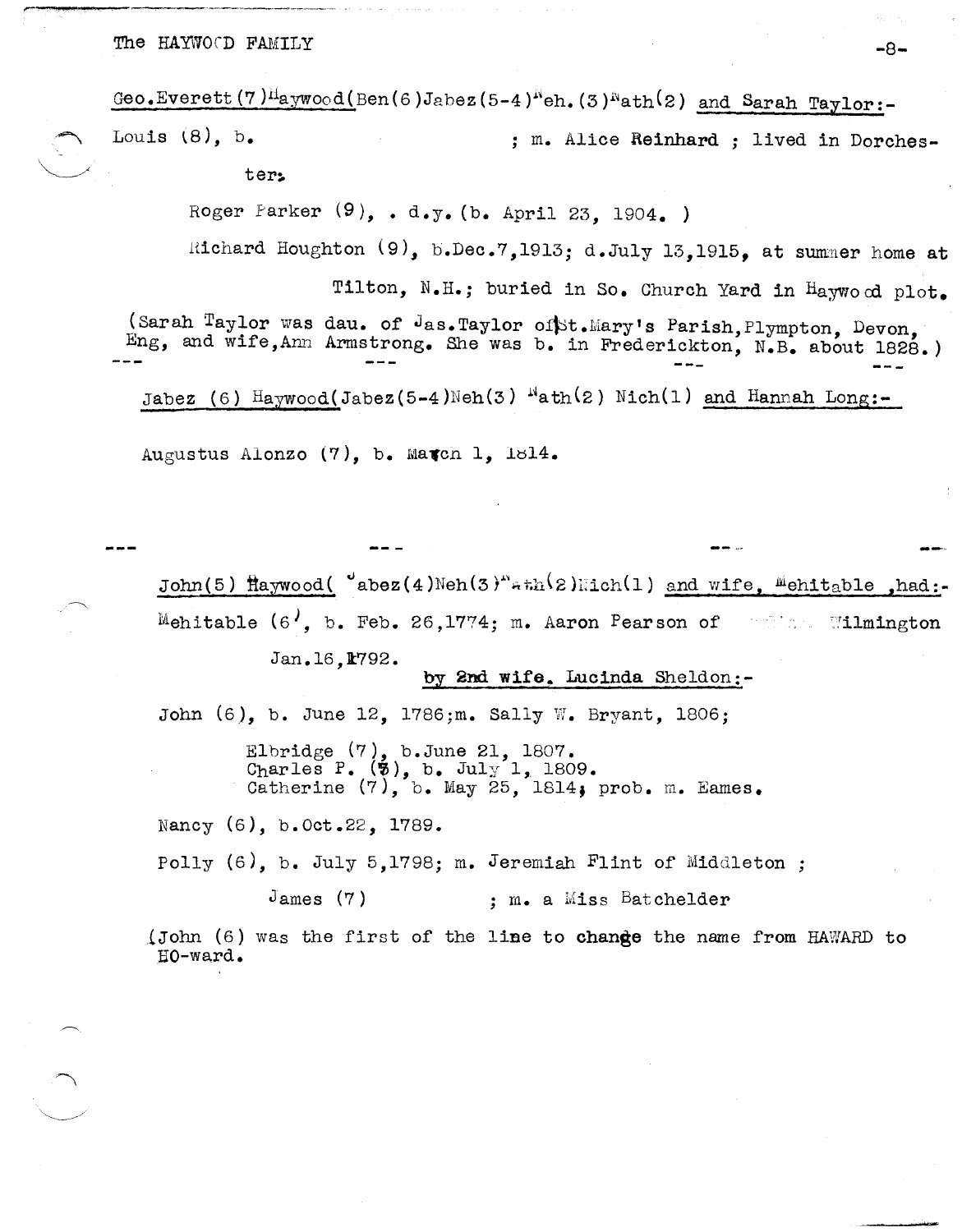# Essex Court Hecords:-

Elizabeth (Corning) Haywood, widow of "athaniel (2) outlived him several years. In his will made 1721 he says that he has disposed of most of his estate and stuff to his sons and grandsons. He gave land to the son of Nathaniel (3) Haywood; to his son, "ehemiah; to son, Jonathan; son Nicholas, Sam and Stephen; to daughters, Elizabeth Hawkes, Abigail Flint. Sara Coburn and Hanna Vickery.

To sons "ehemia and Sam, a special bequest of an estate on the Andover-Reading line which he bought in 1712 from his son Jonathan- 100 acres-<br>a 1/4 part of the land which Jonathan bought from apt. Thos. Flint of Reading; bounded on North by Capt. Peter Osgood of Salem; East by Mr. Upton's farm and the highway between said farms. ................

In 1725, Nehemia (3) of Salem and Sam of Reading, divide this land Nehemia choosing the East section and am the West. This is the farm on the line held in Reading by heirs of Jabez  $(4)$ . ...

In 1734, "ehemia (3), cordwainer, conveys to his two sons, Josiah and Jabez, " for the natural affection I bear to them, 80 acres from the Ipswich River along the whold breadth of my farm near Sam Phelps'meadowbuildings on it.. Anna Foster is witness......

In 1757 a deed is recorded in which "ehemia pays to each  $\pm$  26 13 dh., vabez 15 acres; Josia, 15 acres; son-in-law,  $\nu_{\text{avid}}$  McIntire, 15 acres.

Nehemia (3) made his will in 1757. He is indexed as of Reading. He gives, to daughter Abigail Didge, 16 sh. added to her dowry; to grandchildren James and Lydia, children of dec. Dr. James (4)of Hingham, 4 sh.<br>each, besides what I gave their father for "larning" to be a doctor; to grand daughter, Ruth Woodbury, grandson Edw. Walden, 8 sh. besides what I gave their mother:

To son, Josia, the gun he borrowed of me; to <sup>n</sup>ehemia, my ivory-<br>headed cane; to Jabez, my iron cittle(kettle) I bought of Mr. Shillaber; to dau. Eunice McIntire, my silver spoons; to son, Andrew Haywood, 4 sh.; Rose Upton, 4 sh., dau. Elizabeth, all my land in possession except the 80 acres I gave to my sons, Josia and Jabez- with buildings and personal property. To the 3 daughters of 3rd wife, Ruth Burnam, Ruth, Hanna and Tabitha, one cow among them..... " Ruth, my wife is to improve the es-

tate with my dau. Elizabeth, during her life.<br>Deacon Burnap and my wife Ruth, exec. "(Elizabeth, under age, chooses Jonathan McIntire, her guardian.

In 1797, Jabez (4) Haywood made his will. His 3 sons, John, Jabez and "ehemia are executors.... To his widow Elizabeth (Russell) a comfortable room, privilege of a chamber and 1/4 the cellar; 9 cords of wood hauled<br>to her door; Corn, Rye, Pork, Beef, Cider, Potatoes, Turnips, White Beans, Flax,<br>Sheeps Wool, Cotton Wool, Green Beans, Apples, etc., a Garden spot; S Fresh meat, Veal, Mutton, Lamb;  $\frac{1}{9}9$  to keep 2 cows summer and winter; a horse to ride; doctor and nurses- as long as she remains his widow, etc...

"If she marry again and become a widow, in need, she shall return to the same support as at first."

Son, John, is to have the land, livestock and buildings in Reading, except 18 acres of pasture North of the Andover-Reading line, which go to Jabez (5). John has the wood on Andover Road, etc., and Tools.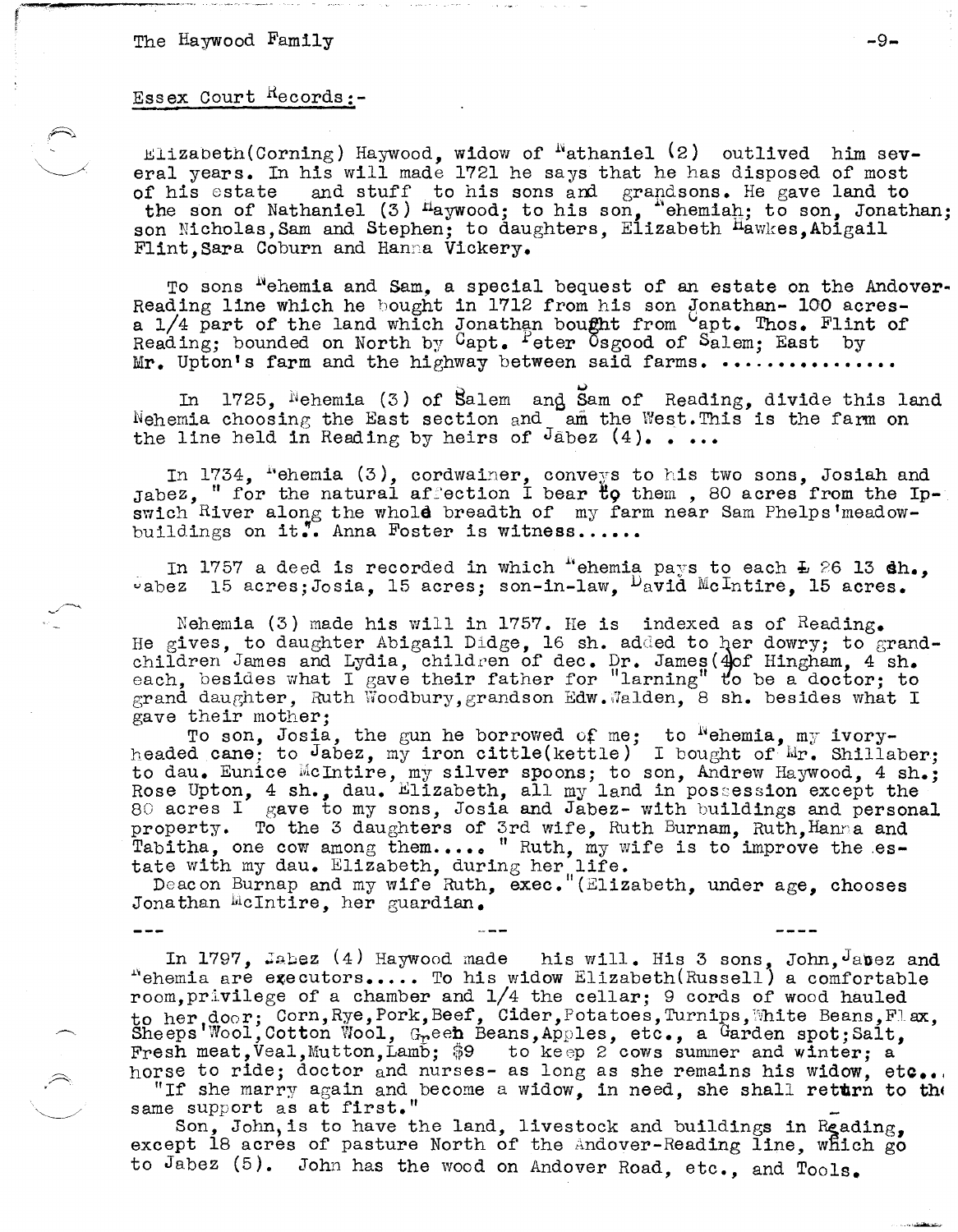#### The HAYWOOD FAMILY

Will of Jabez(4) Hayword, of Reading, (cont.) :-

vabez got 19 acres in the South section of Reading-pasture. where he lived Jabez(5) and Nehe mia(5) are to divide the rest of the land, stock and moveables they have in their possession.. To children-of Ann Perry.  $E$  20; Betty,  $E$  7 additional; Sara,  $E$  2, additional; grandchild, Elias McIntire Jr.,  $E$  16; Rebecca,  $E$  64, and she is to live with her mother, or one brother while single.

Inventory:- 190 acres in Andover--\$ 1900; 88 acres in Reading, and buildings, \$ 1050; Ppersonals- stock- \$ 604; real estate, \$ 2950.

( $Jabez(5)$  paid tax to his mother until 1812- the last entry being 1811)

Among the items listed in the inventory are :-2 pr. Oxen, \$94; 4 Cows, \$60; 2 Horses, \$40 each; 2 guns, \$6; farming tools, andirons, \$1; 2 feather beds and bedddng, \$30; 2 pewter dishes-

 $6$  plates.  $$2.$ Notes:- Sam Phillips.  $$50$ ; Nath Day.  $$122$ ; Eben McIntire.  $$36$ ; Wm. Goldsmith. \$ 17: Edward Waldron. \$ 22.50.

(Ben Upton helps the Flints to make an estimate.)

1754.. Martha Osgood sold to Jabez  $^{\text{H}}$ aywood- she was of Salem. widow of  $^{\text{F}}$ eter Osgood of Palem, Tanner- " my husband requiring me to sell enough real estate to pay his debts and funeral charges ---" for 10  $\frac{1}{2}$  17 sh. 2 parcels of land --1 st. lay near Swamp Meadow, so called, and laid<br>out to Ralph Farnum, 1720 as part of his 3rd Division- 22 acres- bds.<br>North by Road from Andover to Salem -East by Lenry Holt's land- South on Jonathan Abbott; West on Ebenezer Holt; another parcel- a meadow near the first. 1 1/2 acres, North side Osgood Hill- bds. on upland and  $\omega_{\text{wamp}}$ .

She sold more land in May- on Highway-East on Joshua Upton's and Osgood's; North on Sam'l Jenkins- 101 acres- buildings on it.

1769... Joshua was on the Andover side. He bought from Joshua Upton. for  $\text{E}$  260 - 1/2 the land Upton bought of <sup>0</sup>sgood- had a brook through it-Frye's meadow. Frye's Brook and Damon's land connect.

1769...John Fisk Osgood of Boston and Joseph and Abigail Bryant of Stoneham, sold to Jabez Haywood, more than 240 acres of old Peter Osgood(s land on the Reading line. Samuel Woodbridge, an Osgood heir, had put up some buildings on the place and they were reserved.

Robert Gray sold David Gray's land to Samuel Jenkins, and Jenkins and Jabez Haywood seem to own nearly all that part of town.

1772.... Dudley Woodbridge of Salem, tanner and Samuel Woodbridge of ANDOVER and Sam denkins of Andover owned 6/8 of the old Osgood lots in Andover; they quit -claimed to Jabez Haywood, who owned  $2/8...$  1 part cel of 18 acres on the Reading line; west of Jabez's home, 24 acres; 18 acres more.. no money involved- merely a swap all round to clear the title. May have been a mortgage on it somewhere.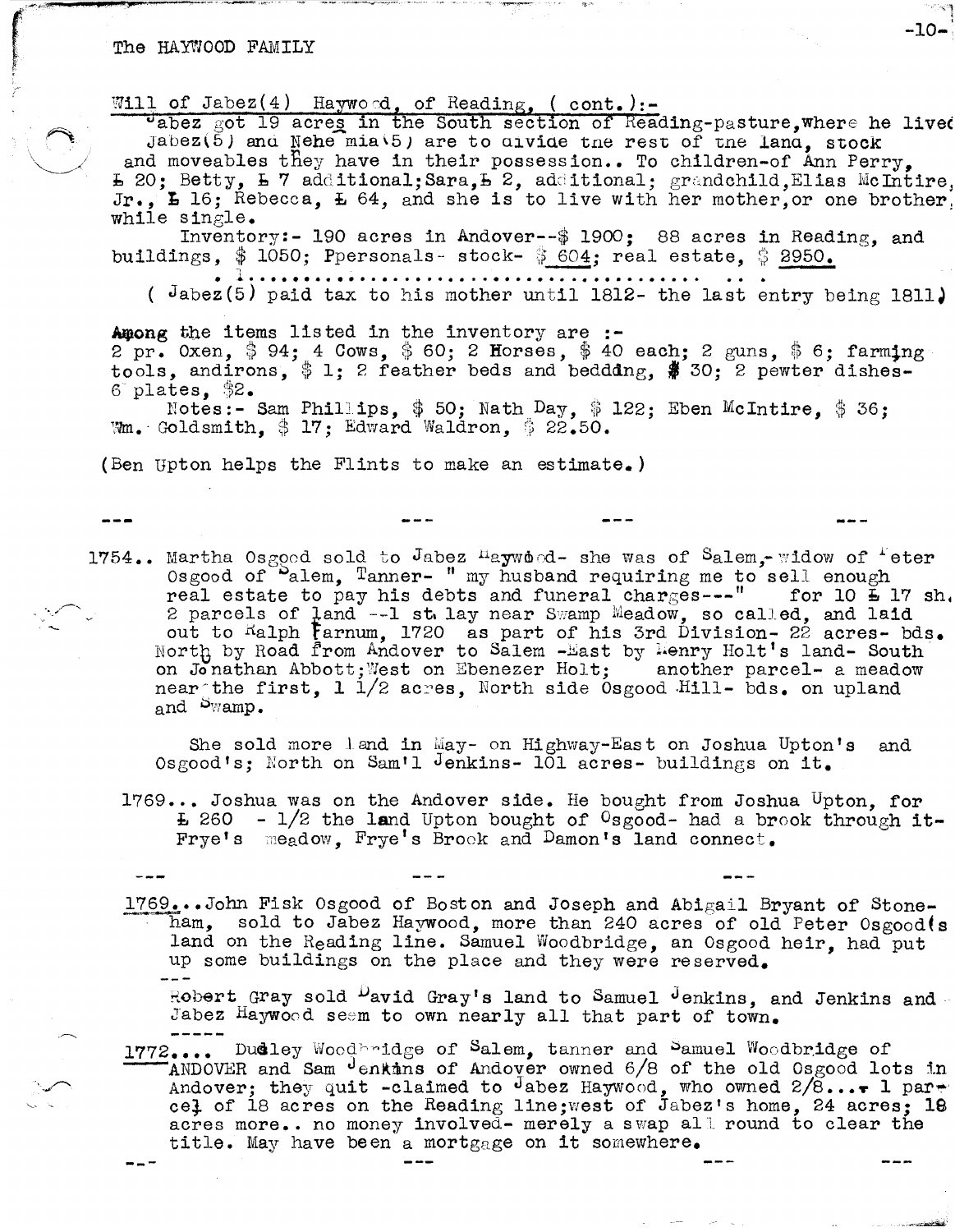| HAYWOOD FAMILY                                                                                                                                                | INDEX                                                                                                                                                                                                                                                                                                                                                                                                                                                                                                                                                                                                                       |
|---------------------------------------------------------------------------------------------------------------------------------------------------------------|-----------------------------------------------------------------------------------------------------------------------------------------------------------------------------------------------------------------------------------------------------------------------------------------------------------------------------------------------------------------------------------------------------------------------------------------------------------------------------------------------------------------------------------------------------------------------------------------------------------------------------|
|                                                                                                                                                               | $\overline{\mathbf{H}}$                                                                                                                                                                                                                                                                                                                                                                                                                                                                                                                                                                                                     |
| B<br>Batchelder, Miss- 8                                                                                                                                      | Harding, Eliza J. $\dots 67$<br>Harward, Mehitabel 5<br>Haward, Richard 1                                                                                                                                                                                                                                                                                                                                                                                                                                                                                                                                                   |
| Berry, Bartholomew 4<br>Bickford, John, Deacon 5<br>Bryant, Sally W. $\ldots \ldots \ldots \ldots \ldots$<br>Burnam, Sam 5<br>Burnap, $\frac{Ruth($ widow) 34 | Ħ.,<br>$\begin{array}{c} \begin{array}{c} \text{Sumu} \\ \text{H} \end{array} & \begin{array}{c} \text{Sumu} \\ \text{H} \end{array} & \begin{array}{c} \text{Sumu} \\ \text{H} \end{array} & \begin{array}{c} \text{Sumu} \\ \text{H} \end{array} & \begin{array}{c} \text{Sumu} \\ \text{H} \end{array} & \begin{array}{c} \text{Sumu} \\ \text{H} \end{array} & \begin{array}{c} \text{Sumu} \\ \text{H} \end{array} & \begin{array}{c} \text{Sumu} \\ \text{H} \end{array} & \begin{array}{c} \text{Sumu}$<br>$\mathbf{H}$<br>Hawkes, $J_{\text{ohn}}$ 2<br>Home Site 67<br>Humphrey, Elizabeth 4<br>Hutchinson. John 2 |
|                                                                                                                                                               |                                                                                                                                                                                                                                                                                                                                                                                                                                                                                                                                                                                                                             |
| Chapman, $J_{\text{ohn}}$ 5<br>Clark, $flanna, , , , 6$<br>Clark, Ruth ( $Dixey$ ) 34<br>Coburn, $^{\text{Edward}}$ 3                                         | Judkins, Anna 1<br>", Thomas 2                                                                                                                                                                                                                                                                                                                                                                                                                                                                                                                                                                                              |
| Colby, $F_{\text{nilip}} F_{\bullet} \dots \dots \dots \dots \dots$<br>Corning, Elizabeth 23<br>Court Docket -1691- $\ldots$ 4                                | Lamon, Sarah  6<br>Long, Hannah                                                                                                                                                                                                                                                                                                                                                                                                                                                                                                                                                                                             |
| Deeds $\dots\dots\dots\dots\dots\dots\dots\dots10$<br>Dixey, Ann  2                                                                                           | . 4<br>McIntire, David<br>McIntyre, Elias<br>. 6                                                                                                                                                                                                                                                                                                                                                                                                                                                                                                                                                                            |
| Dodge, Elizabeth  4<br>$\frac{E}{2}$                                                                                                                          | Neune, ( or Nurse) Mehitabel 5<br>Nickols, Ebenezer6                                                                                                                                                                                                                                                                                                                                                                                                                                                                                                                                                                        |
| Eames, Mr. - 8<br>Eaton, Israel 5<br>$\mathbf{F}$                                                                                                             | Pearson, Aaron 8<br>Perry, Wadham   5<br>Porter, Mehitabel5                                                                                                                                                                                                                                                                                                                                                                                                                                                                                                                                                                 |
| Flint, $E1$ izabeth 4                                                                                                                                         | Putnam, Joshua  6<br>$\mathbf{S}$ Susanna 4<br>R                                                                                                                                                                                                                                                                                                                                                                                                                                                                                                                                                                            |
| Fuller, $Abigail$ 3                                                                                                                                           | $^{\prime\prime}$ , Harma 23                                                                                                                                                                                                                                                                                                                                                                                                                                                                                                                                                                                                |
| Graves, Abigail  .56                                                                                                                                          | Records, Essex Court 9<br>Reinhard, Alice $\ldots$ 8<br>Revolutionary War 6<br>Russell, Elizabeth  4 5 6                                                                                                                                                                                                                                                                                                                                                                                                                                                                                                                    |